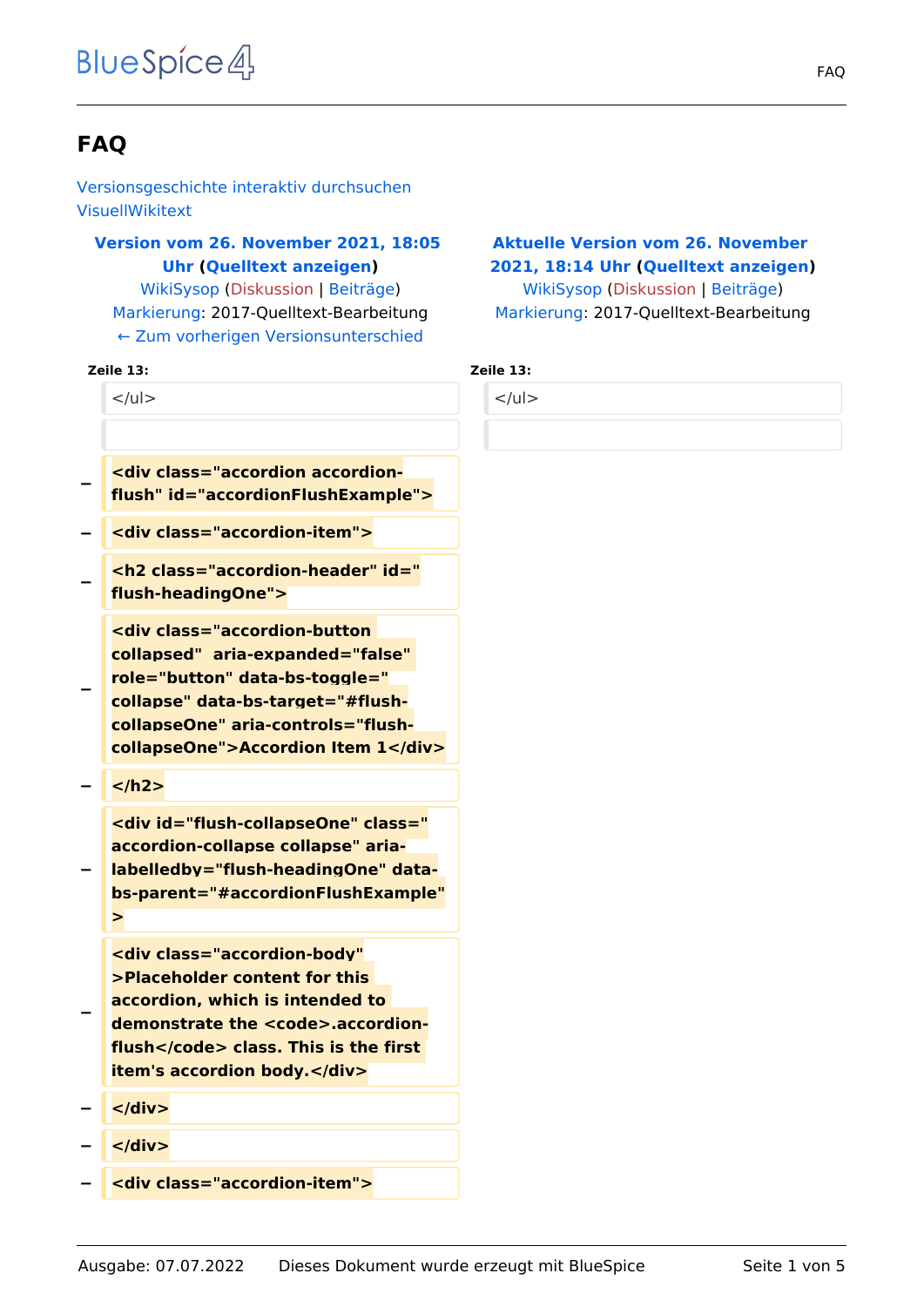# **BlueSpice4**

| <h2 class="accordion-header" id="&lt;br&gt;flush-headingTwo"></h2>                                                                                                                                                                                                                          |
|---------------------------------------------------------------------------------------------------------------------------------------------------------------------------------------------------------------------------------------------------------------------------------------------|
| <div aria-<br="" class="accordion-button&lt;br&gt;collapsed" role="button">expanded="false" data-bs-toggle="<br/>collapse" data-bs-target="#flush-<br/>collapseTwo" aria-controls="flush-<br/>collapseTwo"&gt;Accordion Item 2</div>                                                        |
|                                                                                                                                                                                                                                                                                             |
| <div aria-<br="" class="&lt;br&gt;accordion-collapse collapse" id="flush-collapseTwo">labelledby="flush-headingTwo" data-<br/>bs-parent="#accordionFlushExample"<br/>&gt;</div>                                                                                                             |
| <div <br="" class="accordion-bodv">&gt;Placeholder content for this<br/>accordion, which is intended to<br/>demonstrate the <code>.accordion-<br/>flush</code> class. This is the second<br/>item's accordion body. Let's imagine<br/>this being filled with some actual<br/>content.</div> |
| $<$ /div>                                                                                                                                                                                                                                                                                   |
| $<$ /div>                                                                                                                                                                                                                                                                                   |
| <div class="accordion-item"></div>                                                                                                                                                                                                                                                          |
| <h2 class="accordion-header" id="&lt;br&gt;flush-headingThree"></h2>                                                                                                                                                                                                                        |
| <div aria-<br="" class="accordion-button&lt;br&gt;collapsed" role="button">expanded="false" data-bs-toggle="<br/>collapse" data-bs-target="#flush-<br/>collapseThree" aria-controls="flush-<br/>collapseThree"&gt;Accordion Item 3&lt;<br/>div</div>                                        |

**− </h2>**

**<div id="flush-collapseThree" class=" accordion-collapse collapse" aria-**

**− labelledby="flush-headingThree" data-bs-parent=" #accordionFlushExample">**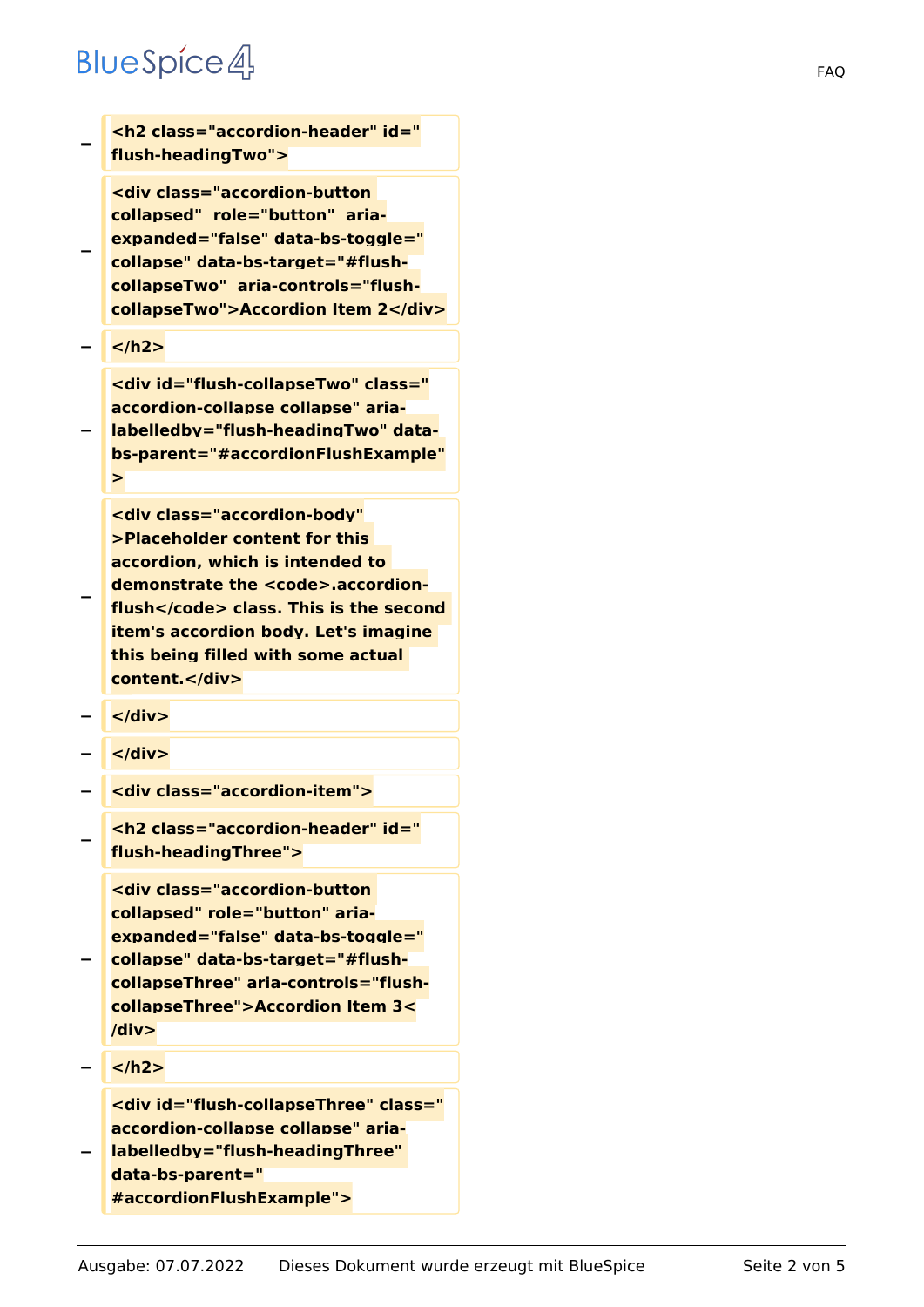| <div <br="" class="accordion-body">&gt;Placeholder content for this<br/>accordion, which is intended to<br/>demonstrate the <code>.accordion-<br/>flush</code> class. This is the third<br/><b>item's accordion body. Nothing more</b><br/>exciting happening here in terms of<br/>content, but just filling up the space<br/>to make it look, at least at first<br/>glance, a bit more representative of<br/>how this would look in a real-world<br/>application.</div> |                                |
|--------------------------------------------------------------------------------------------------------------------------------------------------------------------------------------------------------------------------------------------------------------------------------------------------------------------------------------------------------------------------------------------------------------------------------------------------------------------------|--------------------------------|
| $\langle$ div $\rangle$                                                                                                                                                                                                                                                                                                                                                                                                                                                  |                                |
| $\langle$ /div $\rangle$                                                                                                                                                                                                                                                                                                                                                                                                                                                 |                                |
| $\langle$ div $\rangle$                                                                                                                                                                                                                                                                                                                                                                                                                                                  |                                |
|                                                                                                                                                                                                                                                                                                                                                                                                                                                                          |                                |
| $\{$ { # widget: Accordion } }                                                                                                                                                                                                                                                                                                                                                                                                                                           | $\{$ { # widget: Accordion } } |

# Aktuelle Version vom 26. November 2021, 18:14 Uhr

Knowledge Base ‹ [Enzyklopädischer Artikel](https://de.demo.bluespice.com/wiki/Regensburg)

<span id="page-2-0"></span>Hier finden Sie Antworten rund um das Thema Urlaub:<sup>[\[1\]](#page-4-0)</sup>

- Wie viele Urlaubstage stehen mir zu?
	- $\circ$  Die Mindestanzahl beträgt laut Gesetz bei einer Sechs-Tage-Woche 24 Urlaubstage, bei einer Fünf-Tage-Woche sind es 20 Tage. Arbeitnehmerinnen und Arbeitnehmer kommen also auf vier Wochen Urlaub im Kalenderjahr – mindestens. In Tarif- und Arbeitsverträgen sind oft mehr freie Tage vorgesehen - im Schnitt 28 Tage.

Arbeitsjuristen raten, den Antrag rechtzeitig zu stellen, auch wenn im Gesetz selber keine Fristen stehen. Damit steigt die Chance, den Wunschtermin auch vom Personalbüro bewilligt zu bekommen. Am Ende entscheidet der Arbeitgeber nämlich über den Urlaubsbeginn seiner Mitarbeitenden. Er muss dabei aber deren Wünsche berücksichtigen und auch deren Interessen. Eltern haben da gute Karten in den Schulferien.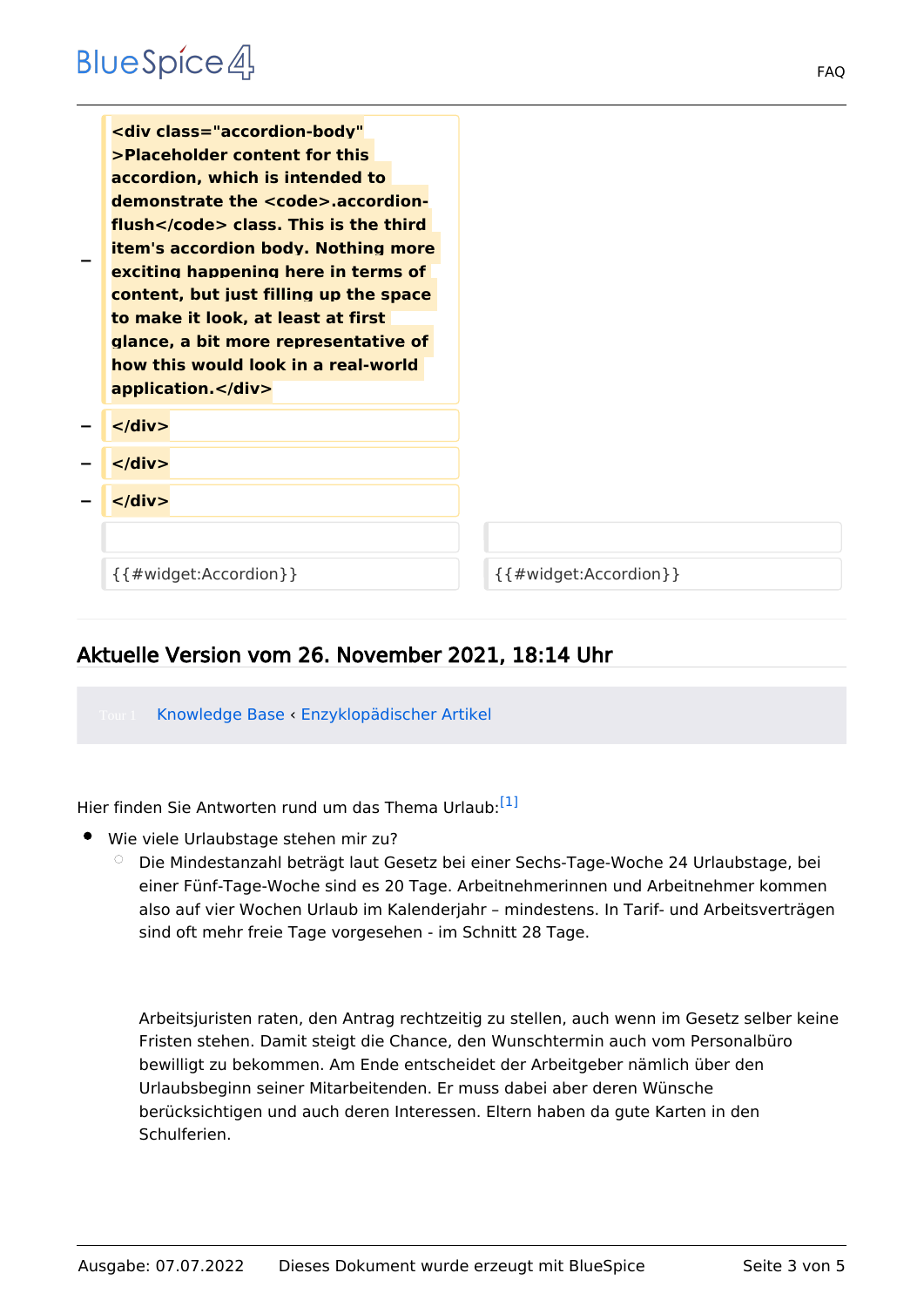# **BlueSpice4**

- Wann müssen die Urlaubstage genommen werden?
	- $\circ$  Urlaub soll der Erholung dienen. Der Beschäftigte soll die Chance bekommen, seine Arbeitsfähigkeit zu erhalten. Allerdings kann in begründeten Ausnahmen der Mitarbeiter freie Tage ins nächste Jahr verschieben. Das Gesetz bezieht sich zwar auf das Kalenderjahr, aber es steht darin auch, dass der Jahresurlaub bis Ende März möglich ist. Tarif- und Arbeitsverträge sehen zum Teil einen noch längeren Zeitraum vor. Für das Verschieben muss es aber konkrete Gründe geben.

Der Arbeitgeber wiederum muss die Betroffenen darauf hinweisen, dass sie noch Resturlaub auf dem Konto stehen haben. Die noch freien Tage auszahlen lassen, geht nicht. Das widerspräche ja dem Erholungszweck. Auch hier nennt das Gesetz eine Ausnahme: wenn der Urlaub nicht gewährt werden kann, weil das Arbeitsverhältnis endet. Hier muss allerdings im Einzelfall geprüft werden, ob die Voraussetzungen auch stimmen. Darauf weisen Juristen ausdrücklich hin.

- Was ist, wenn ich im Urlaub krank werde?
	- $\degree$  Zu wünschen ist es keinem doch auch im Urlaub kann man krank werden. Davon muss die Firma möglichst bald erfahren. Und man sollte sich die Krankheit von einem Arzt bestätigen lassen. Der Arbeitgeber kann anders als sonst ein Attest vom ersten Tag an einfordern. Für die Tage der Erkrankung gibt es wie sonst auch Lohnfortzahlung im Krankheitsfall. Die Urlaubstage, die man im Bett verbringen muss, stehen einem dann noch zu.

# Accordion Item

### #1

**This is the first item's accordion body.** It is shown by default, until the collapse plugin adds the appropriate classes that we use to style each element. These classes control the overall appearance, as well as the showing and hiding via CSS transitions. You can modify any of this with custom CSS or overriding our default variables. It's also worth noting that just about any HTML can go within the  $\vert$  accordion-body , though the transition does limit overflow.

# Accordion Item

### #2

This is the second item's accordion body. It is hidden by default, until the collapse plugin adds the appropriate classes that we use to style each element. These classes control the overall appearance, as well as the showing and hiding via CSS transitions. You can modify any of this with custom CSS or overriding our default variables. It's also worth noting that just about any HTML can go within the  $\vert$  accordion-body , though the transition does limit overflow.